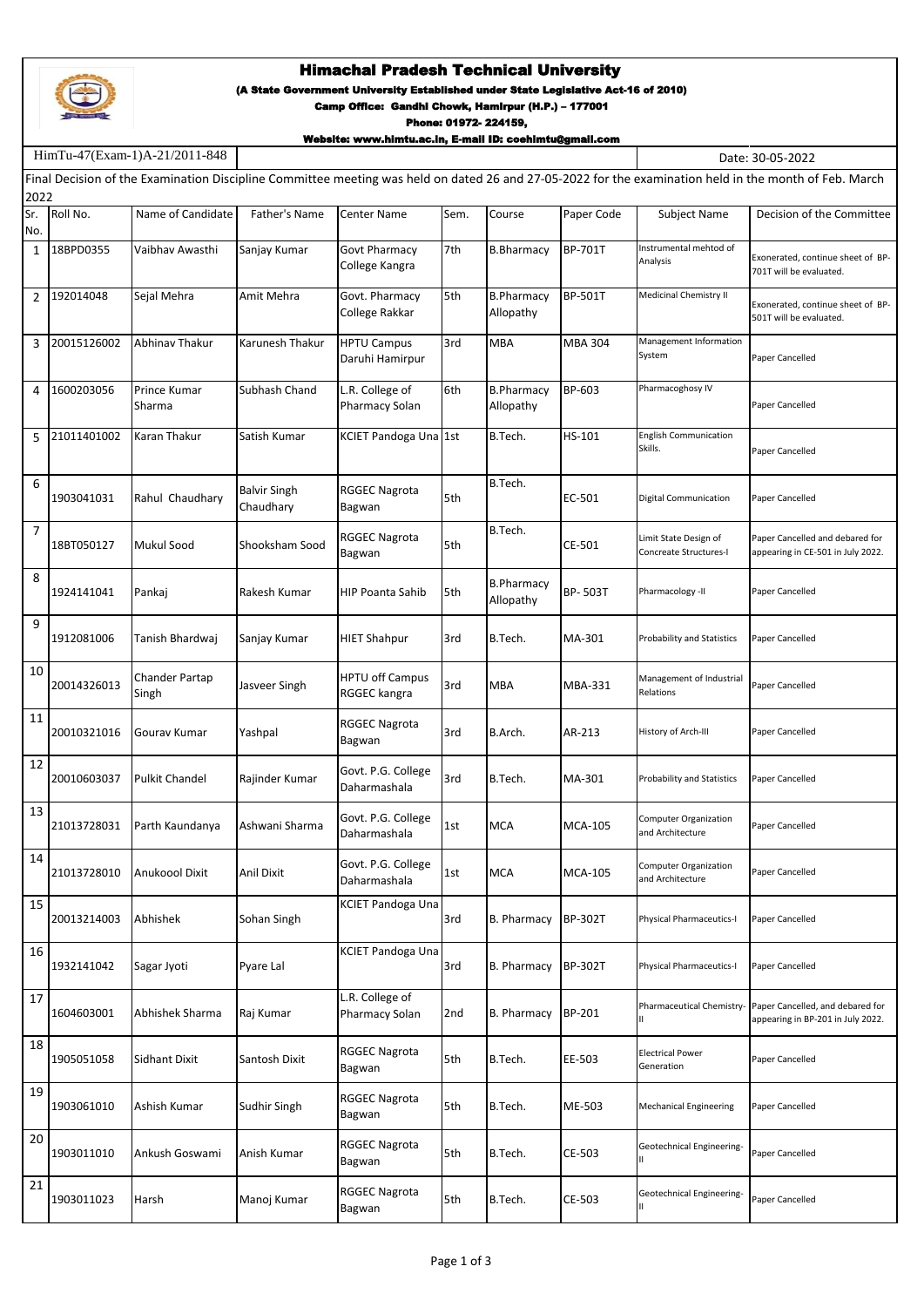| Sr. | Roll No.                   | Name of Candidate | Father's Name             | Center Name                        | Sem. | Course            | Paper Code      | <b>Subject Name</b>                           | Decision of the Committee                                             |
|-----|----------------------------|-------------------|---------------------------|------------------------------------|------|-------------------|-----------------|-----------------------------------------------|-----------------------------------------------------------------------|
| No. |                            |                   |                           |                                    |      |                   |                 |                                               |                                                                       |
| 22  | 1903011062                 | Yamini marol      | Rakesh Kumar<br>Marol     | <b>RGGEC Nagrota</b><br>Bagwan     | 5th  | B.Tech.           | CE-503          | Geotechnical Engineering-                     | Paper Cancelled                                                       |
| 23  | 1905011037                 | Parshant          | parkash Chand             | <b>RGGEC Nagrota</b><br>Bagwan     | 5th  | B.Tech.           | CE-503          | Geotechnical Engineering-<br>Ш                | Paper Cancelled                                                       |
| 24  | BT301138                   | Sahil Dogra       | Pawan Kumar               | <b>RGGEC Nagrota</b><br>Bagwan     | 5th  | B.Tech.           | CE-312          | Design of Concrete<br>Structures              | Paper Cancelled                                                       |
| 25  | 21014322001                | Aniket            | Joginder Kumar            | <b>RGGEC Nagrota</b><br>Bagwan     | 1st  | <b>BHMCT</b>      | <b>BHMC-107</b> | Foundation course in front<br>office          | Paper Cancelled                                                       |
| 26  | <b>BTL 3047</b>            | Suraj Kumar       | Shiv Kumar                | <b>RGGEC Nagrota</b><br>Bagwan     | 5th  | B.Tech.           | EC-311          | Microprocessor Theory<br>and Application      | Paper Cancelled                                                       |
| 27  | 190603056                  | Vishal            | Sarwan Kumar              | Govt. P.G. College<br>Daharmashala | 5th  | B.Tech.           | CS-503          | Computer Graphics                             | Paper Cancelled                                                       |
| 28  | 20011814041                | Rajat Rathore     | Rajinder Kumar<br>Rathore | Govt Pharmacy<br>College Kangra    | 3rd  | <b>B.Pharmacy</b> | BP-304T         | Pharmaceutical<br>Engineering                 | Exonerated, continue sheet of BP-<br>701T will be evaluated.          |
| 29  | 20010321037                | Vishal Thakur     | Sanjeev Kumar             | <b>RGGEC Nagrota</b><br>Bagwan     | 3rd  | B.Arch.           | AR-215          | Structural Design -II                         | Paper Cancelled                                                       |
| 30  | 20010321038                | Vivran Thakur     | Virender Singh<br>Thakur  | <b>RGGEC Nagrota</b><br>Bagwan     | 3rd  | B.Arch.           | AR-215          | Structural Design -II                         | Paper Cancelled                                                       |
| 31  | 20010321030                | Shubham Kaushal   | Mohinder Singh            | <b>RGGEC Nagrota</b><br>Bagwan     | 3rd  | B.Arch.           | AR-215          | Structural Design -II                         | Paper Cancelled                                                       |
| 32  | 20010321027                | Sakshi            | <b>Bishan Dass</b>        | <b>RGGEC Nagrota</b><br>Bagwan     | 3rd  | B.Arch.           | AR-215          | Structural Design -II                         | Paper Cancelled                                                       |
| 33  | 20010321039                | Yamini            | Thakur Dass               | <b>RGGEC Nagrota</b><br>Bagwan     | 3rd  | B.Arch.           | AR-215          | Structural Design -II                         | Paper Cancelled                                                       |
| 34  | 20010321035                | Upender Pathania  | Dinesh Pathania           | <b>RGGEC Nagrota</b><br>Bagwan     | 3rd  | B.Arch.           | AR-215          | <b>Structural Design -II</b>                  | Paper Cancelled                                                       |
| 35  | 20010321008                | Arudit            | Kamal Kant                | <b>RGGEC Nagrota</b><br>Bagwan     | 3rd  | B.Arch.           | AR-215          | Structural Design -II                         | Paper Cancelled                                                       |
| 36  | 20010305062                | Yashpal Dogra     | Rajinder Kumar            | <b>RGGEC Nagrota</b><br>Bagwan     | 3rd  | B.Tech.           | EE-302          | <b>Power Electronics-I</b>                    | Paper Cancelled                                                       |
| 37  | 1903051038                 | Radhika Walia     | Ramesh kumar              | <b>RGGEC Nagrota</b><br>Bagwan     | 5th  | B.Tech.           | EE-504          | High Voltage Engineering                      | Paper Cancelled                                                       |
| 38  | 21010301041                | Nirmal Singh      | Amrik Singh               | <b>RGGEC Nagrota</b><br>Bagwan     | 1st  | B.Tech.           | PH-101          | <b>Enginering Physics</b>                     | Paper Cancelled                                                       |
| 39  | 21010305007                | Amit              | Shesh Ram                 | <b>RGGEC Nagrota</b><br>Bagwan     | 1st  | B.Tech.           | CH-101          | <b>Engineering Chemistry</b>                  | Paper Cancelled                                                       |
| 40  | 21010901009                | Karan Sharma      | Khem Raj                  | T.R.M.I.E.T Mandi                  | 1st  | B.Tech.           | $CS-101$        | Computer fundamentals &<br>Programming In C++ | Paper Cancelled                                                       |
| 41  | 1906031006                 | Aman Sharma       | Sandeep Sharma            | Govt. P.G. College<br>Daharmashala | 5th  | B.Tech.           | CS-505          | Software Engineering                          | Paper Cancelled and debared for<br>appearing in CE-501 in July 2022.  |
| 42  | 20010305003                | Abhay Pal Guleria | Ajay Kumar                | <b>RGGEC Nagrota</b><br>Bagwan     | 3rd  | B.Tech.           | EC-303          | Network Analysis &<br>Synthesis               | Paper Cancelled                                                       |
| 43  | 14BTL5020698 Avidit Sharma |                   | Vijay Kumar<br>Sharma     | <b>RGGEC Nagrota</b><br>Bagwan     | 8th  | B.Tech.           | ME-422          | Computer Aided Design<br>and Manufacturing    | Paper Cancelled                                                       |
| 44  | 18BT030122                 | Karan Kaundel     | Sanjay Kumar              | <b>RGGEC Nagrota</b><br>Bagwan     | 3rd  | B.Tech.           | CE-303          | <b>Engineering Surveying-I</b>                | Paper Cancelled                                                       |
| 45  | 20010301033                | Pranav Bhardwaj   | Provesh Sharma            | <b>RGGEC Nagrota</b><br>Bagwan     | 3rd  | B.Tech.           | CE-303          | <b>Engineering Surveying-I</b>                | Paper Cancelled, and debared for<br>appearing in CE-303 in July 2022. |